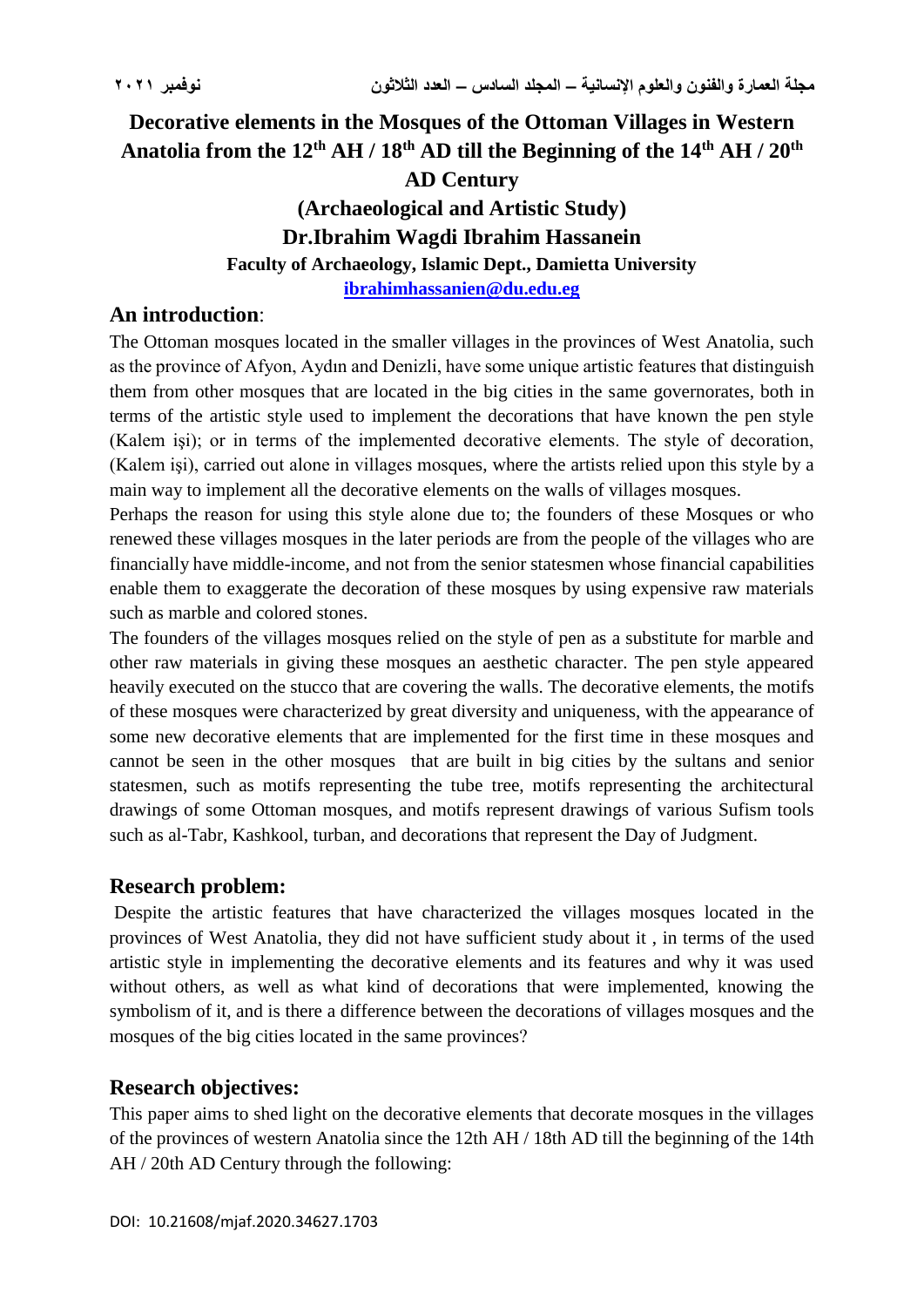**First**: The artistic style used to implement the motifs and its artistic features.

**Second**: the decorative elements, its features and its realism.

**Third**: A comparative study between the decorative elements used in villages mosques and those in the big cities located in the same governorates

#### **Research Methodology:**

The paper was dealt with the topic through three focal points. **The first** is to get acquainted with the used artistic style and its features. **The second**: the types of decorations executed in all its forms, whether floral, geometric, inscriptions, architectural drawings, and others. **The third**: It is a comparison study between the decorations of the villages mosques and the decorations of the big mosques located in the provincial cities that these villages follow, in order to try to prove and confirm that the villages mosques had their own artistic style and are not like the other mosques.

### **First: the used style and its artistic features.**

The style of pen ( Kalem isi ) is used to color the motifs with a thin, long and pointed brush. The first beginnings of using this style in Ottoman architecture dates back to the AH 9th / AD 15th century, where it was used in religious buildings in the cities of Iznik, Bursa, Edirne, and Istanbul. These decorative elements were implemented, especially on the stucco which covered most of the walls of the villages mosques. It was implemented by designing a template of thick cardboard paper on which the required decorations were engraved, then the outer frames of these decorations were perforated by a drill, then this mold is fixed on the desired surface to implement the decoration on stucco or marble in mosques, and then knocked on the perforated outer frames of these decorations by a bag of cloth full of coal dust, the perforated outer frames of the decorations were printed, and then colored with a pen. This style was characterized in villages mosques by its appearance in a unique way which cannot be seen like any other artistic style used next to it, as was the implemented decorative elements were repeated, so that, the artist seemed to have used only three or four molds with different designs and motifs and implemented them inside all these mosques, and that was a reason in the appearance of a kind of great similarity between all the executed decorative elements.

### **Second: the features of the decorative elements and its realism.**

The forms of motifs that were executed in villages mosques varied between floral, writings, and geometric motifs, in addition to some motifs that included architectural drawings of some of the Ottoman religious buildings as well as drawings representing the tools of Sufism. Among the floral motifs are flowers such as karanfil, lala, fruits of pomegranate and roses, as well as trees such as servi and tuba trees. The forms of flowers and trees were characterized in terms of artistic style that were implemented by their proximity to nature.

Inscription Texts have played an important role in the decorations of the Ottoman villages mosques during this period, as they appeared frequently and were executed at the top of the entrances and mihrabs, as well as on the interior surfaces of the walls in these mosques. These Inscriptions were executed in Arabic and Turkish together, and their content varied between Qur'anic, Muthanna writings, the names of caliphs, the owners of the Kahf and the Ottoman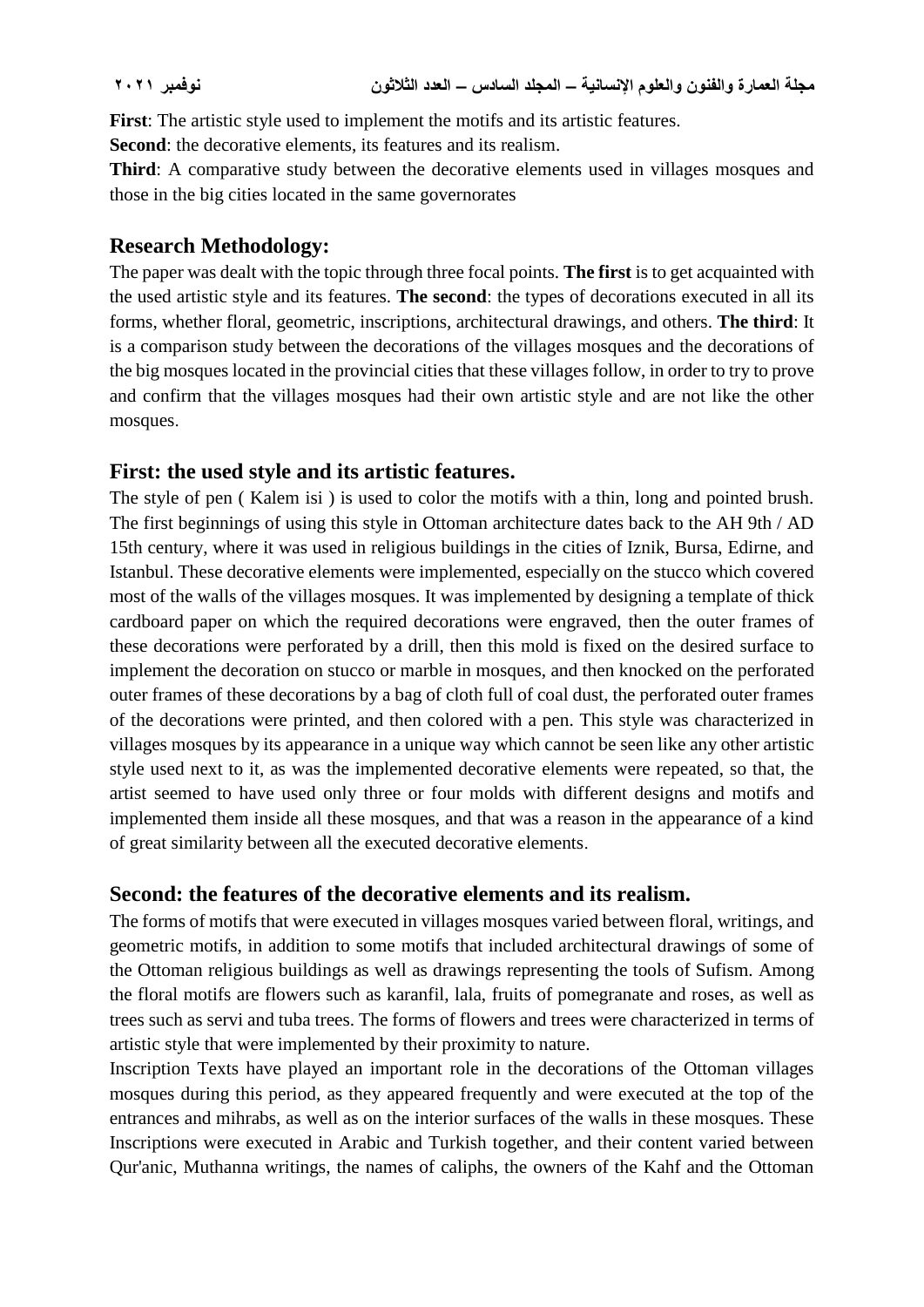sultans in addition to the constructional inscriptions. The mosques of ottoman villages included in their decorations some geometric motifs, but they were characterized by their repetition, and their implementation was limited to being complementary elements that are often used as outlines of other implemented decorative elements on woodwork as well as on walls such as Şarkifelek decoration.

Architectural drawings: The decorations of these villages mosques included architectural drawings of some mosques, such as the Grand Mosque in Makkah and Selimiye in Edirne and others. Drawing of this type of religious building may be due to the sacredness of these mosques in particular.

Drawing of Judgment Day: it was represented by drawing of the balance, the path, heaven and hell. The reason for implementing this type of painting on the walls of some villages mosques in western Anatolia is due to the firm belief of Muslims in the existence of another life and the desire of every human being that his other life is the paradise.

Drawings representing various Sufism tools, such as the kashkool, the flag, the book and the turban, in addition to some other tools that relate to the martial characteristic such as the blade, the sword, the dagger and the arrows. This kind of decoration carried out in these mosques may be due to the believing of the founders of these mosques to one of these Sufism ways that used these tools in their rituals.

# **A comparative study between the decorations of villages mosques and the decorations of big cities mosques in western Anatolia provinces:**

When looking at the artistic style and the decorative elements in the mosques located in the villages and the decorative elements implemented in some mosques located in the big cities in the provinces of West Anatolia, we find a great difference between them, despite they were built in the same time or in a similar period of time. In terms of the implemented artistic style, we find the use of the same style in the implementation of decorations in both village mosques and mosques of big cities, and it was represented in the style of decoration in the pen ( Kalem işi ) . But in the villages mosques this style was used alone without any other method, where it appeared frequently and repeatedly in several places in the mosques, especially on the internal surfaces of the walls.

As a result of using one artistic style in villages mosques, the decorations were repeated and created a kind of boredom for the eye when looking at the executed decorations, and this is in contrast to what appeared in the mosques of the big cities, which were characterized by nonrepetition, and its appearance in specific places in these mosques, where the artist's rely on raw materials such as marble and stucco, in addition to the pen decoration was as a kind of decorative richness inside the mosques, which appeared in abundance in window frames, entrances and niches at times, and this diversity resulted in the viewer's eyes are not getting bored with the decorations.

The decoration elements: The difference between the villages and big cities appeared more clearly in decorative elements than the artistic style. The four walls of the big cities mosques appeared mostly smooth, free from any type of decoration, and if they were executed on them, they were characterized by non-repetition, on the opposite, the decorations in the villages mosques covered the walls and were executed on several levels that may reach the ceiling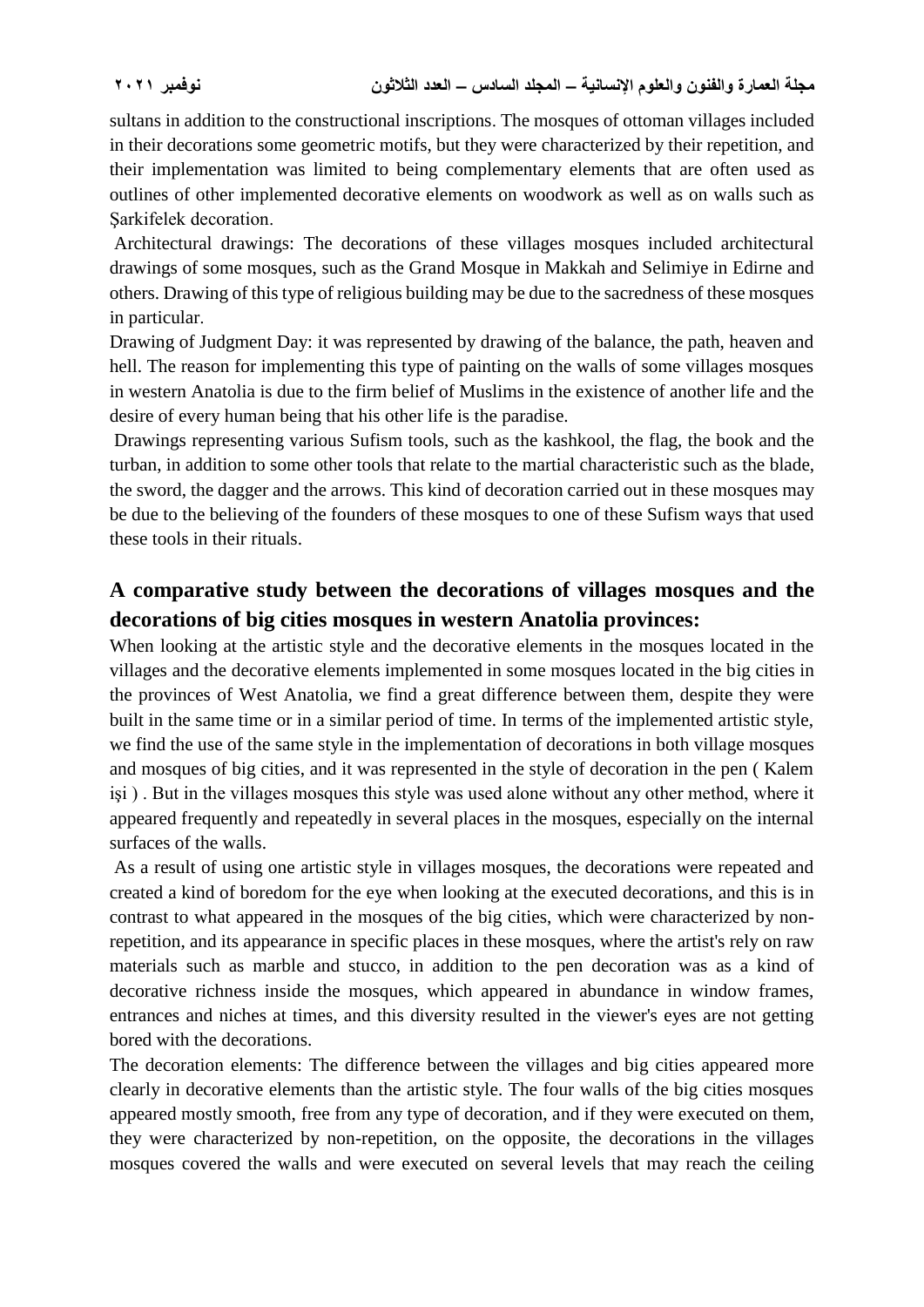sometimes. The floral motifs that were carried out in cities mosques dominated the Baroque style and did not show any influence by the Ottoman motifs in the form of flowers, pomegranates, etc., which appeared mainly in the decorations of villages mosques. Geometric Motifs did not appear in the cities mosques, in contrast to its appearance in villages mosques, although it was not widely implemented. The writings carried out in cities mosques were characterized by being rare and lack of diversity compared to the writings carried out in the mosques of villages, as it were limited to city mosques on some of the Qur'anic verses that appeared on top of the mihrabs and the names of the Caliphs. But ın villages mosques; they included Qur'anic verses, great hadith, construction writings, Mussena inscriptions, etc. The architectural drawings were characterized by their shortage in cities mosques, so that they appeared only in two mosques, one of which may be decorated as one of the villages mosques according to its decorations, and the other with a single drawing that represents the great Mosque and the Kaaba and was executed with marble and not with a pen. On the other hand, the villages mosques included a lot of architectural drawings like great Mosque and the Kaaba, great Ottoman mosques.

#### **Research Results :**

- The study cleared that; the villages mosques have some of the artistic features as the decorative style known as a pen or Kalem işi, which is the only style used in implementing the decorative elements in these mosques, and the artists did not relay on any other method, or even on the raw materials in the decorations like marble, because of the poorness of these mosques and poorness of its builders.

- The diversity of the decorative elements that were implemented inside the villages mosques, most of which appeared mainly on the interior surfaces of these mosques, and were characterized by their overstated repetition, and this is not what we find in the mosques of the big cities

- The appearance of some new decorative elements that were not represented before, not among the decorations of the mosques of the big cities, and not even among the motifs of the Ottoman mosques located outside the provinces of Anatolia, such as the motifs of the tuba trees and a branch of Ass, as well as the drawings of Sufi instruments, which may indicate the belonging of the builders of these mosques or those who renewed it to a mystical method, or that they represented it as a kind of painting that expresses asceticism, austerity, and the desire to survive in this life and win the heaven.

It is clear from the study; the realism and success of the artist in expressing the architectural drawings that he implemented in terms of the general form and completeness of its architectural units as much as possible, but it failed to express about its architectural details of its real architectural form during the period in which it was painted.

- The mosques of the villages and the mosques of the big cities are similar in terms of the method used for decoration, but they are completely different in terms of decorative elements. Despite the small size of villages mosques and the poverty of raw materials that they were built from, they appeared richer in terms of decorative elements than Mosques of the big cities, which some of it are attributed to the pashas, or even attributed in their renewal to the Ottoman sultans, all these features have given the villages mosques their own artistic style.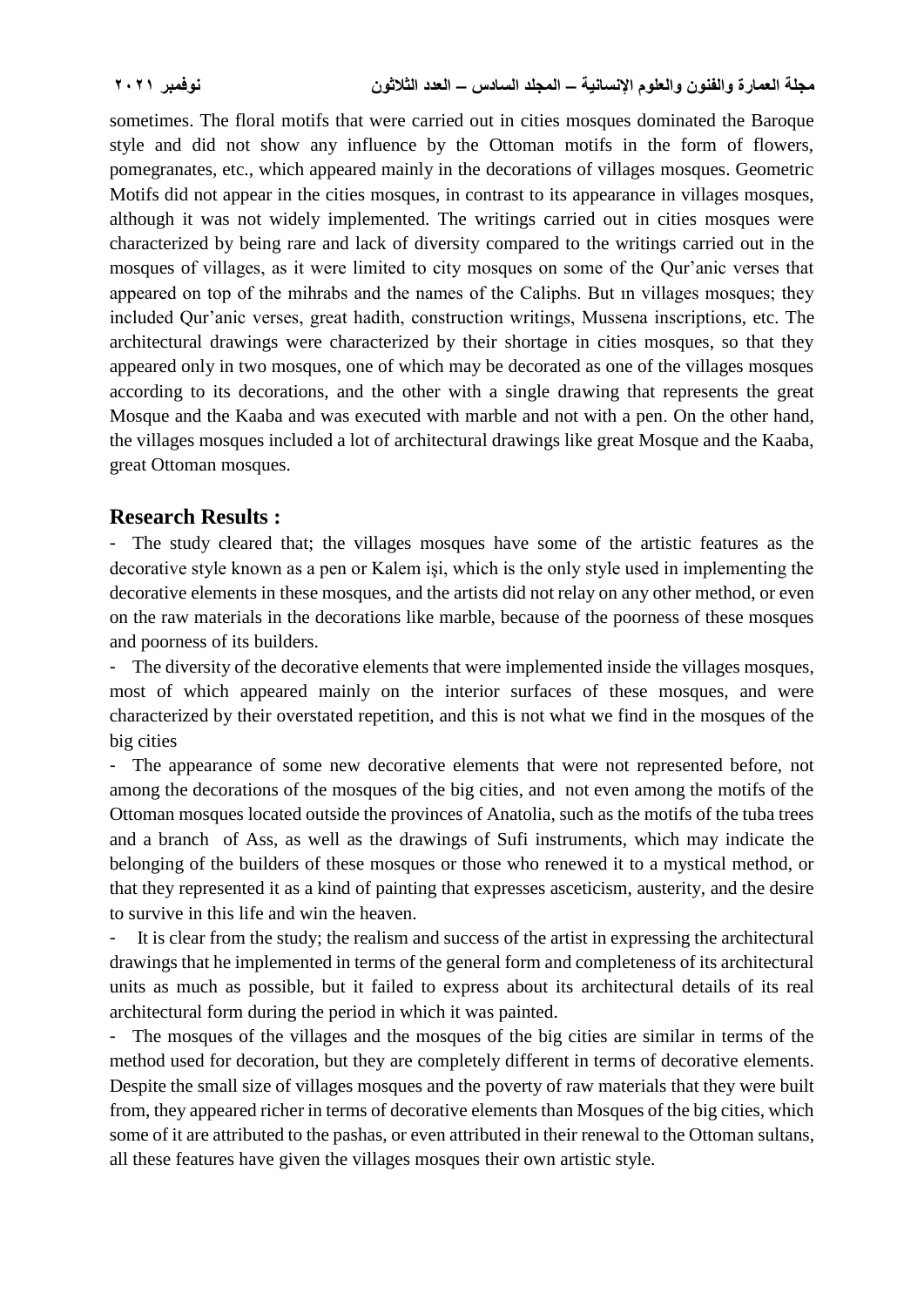- The signature of one of the calligraphers in one of these mosques was attributed to his village, endorsing that the decorations of the villages mosques represent a local characteristic of the village mosques during this period, in addition to that; it was approved that who carried out these decorations are local artists and craftsmen from among the habitants of villages where the mosques were built.

## **Plates:**



**Plate 1: Showing the branches and fruits of the pomegranate on the wooden dome and the inner surfaces of the walls, the Mosque of Ak köy village 1227 AH / 1812 AD.**



**Plate 2: Illustrates the writings of al-Muthanna in the name of the Prophet, The Yazir Village Mosque, 1217 AH / 1802 AD**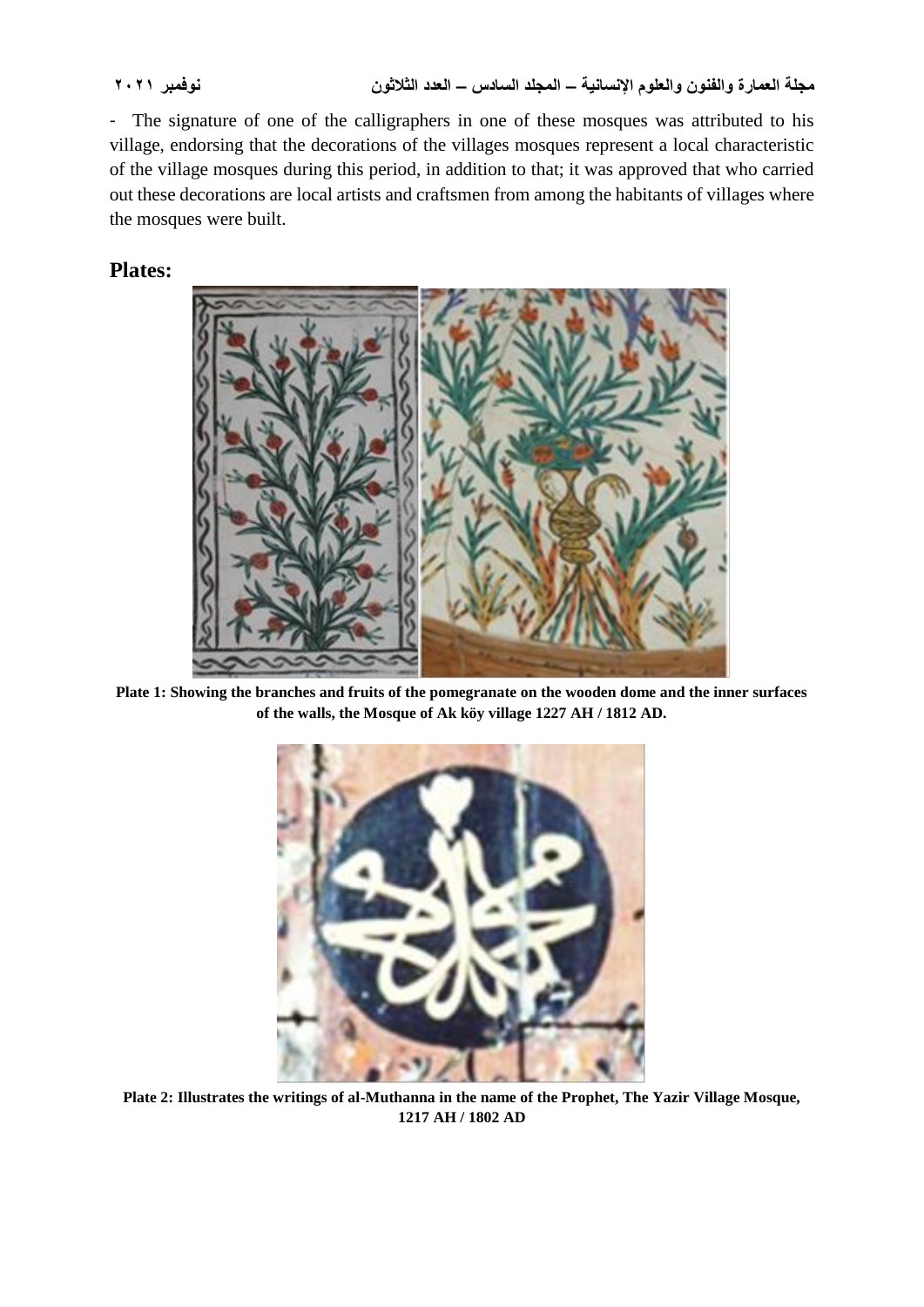

**Plate 3: Showing advertising writings and the signature of calligrapher, Bilin artitç Mosque 1301 AH / 1884 AD**



**Plate 4: Drawing of the Grand Mosque and the Kaaba, Idris Village Mosque, 1318 AH / 1902 AD**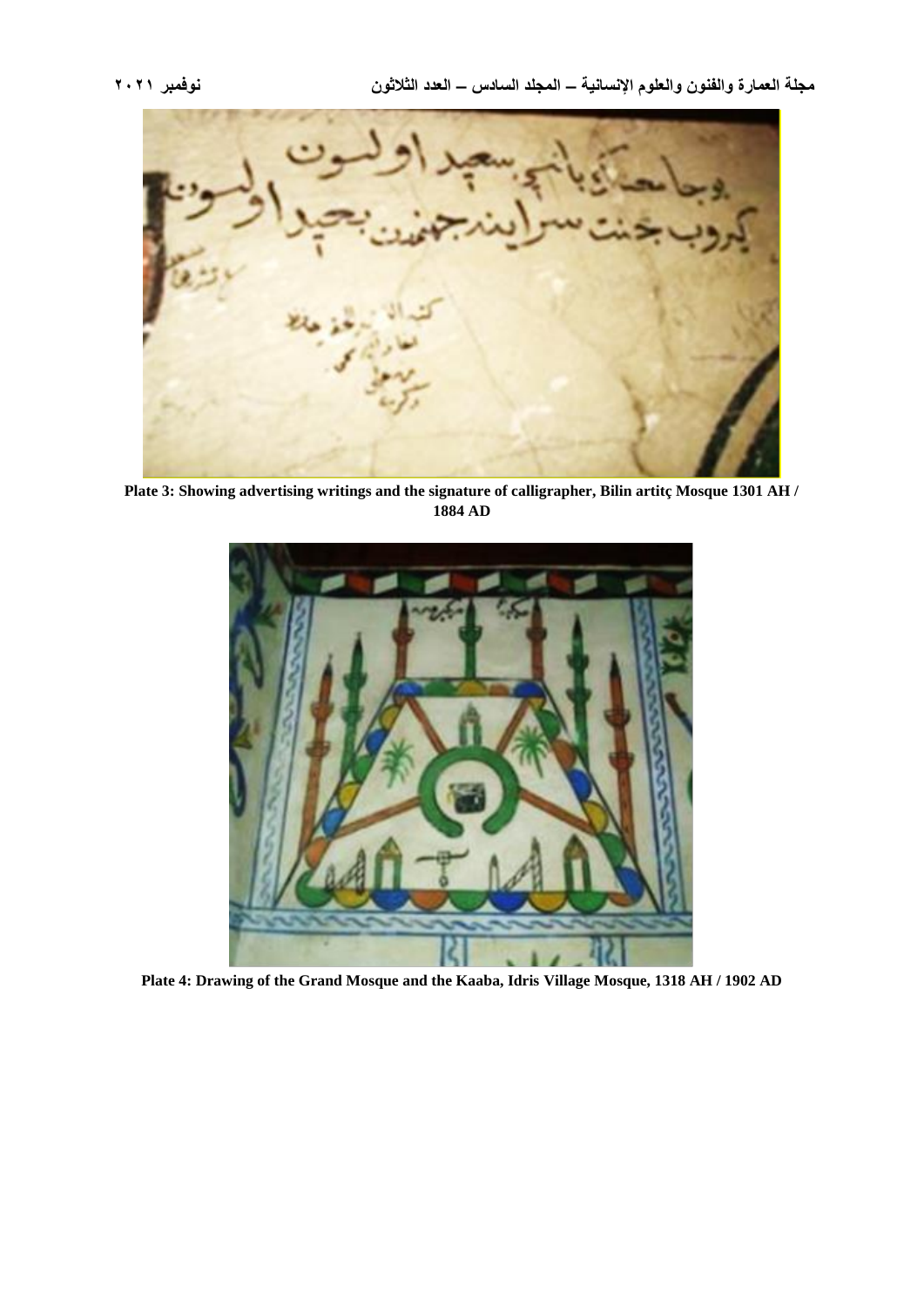

**Plate 5: Drawing of Sultan Selim Mosque (Selimiye Mosque), Idris Village Mosque 1318 AH / 1902 AD**



**Panel 5: Drawing of the Day of Judgment, Ak Köy village Mosque, 1227 AH / 1812 AD**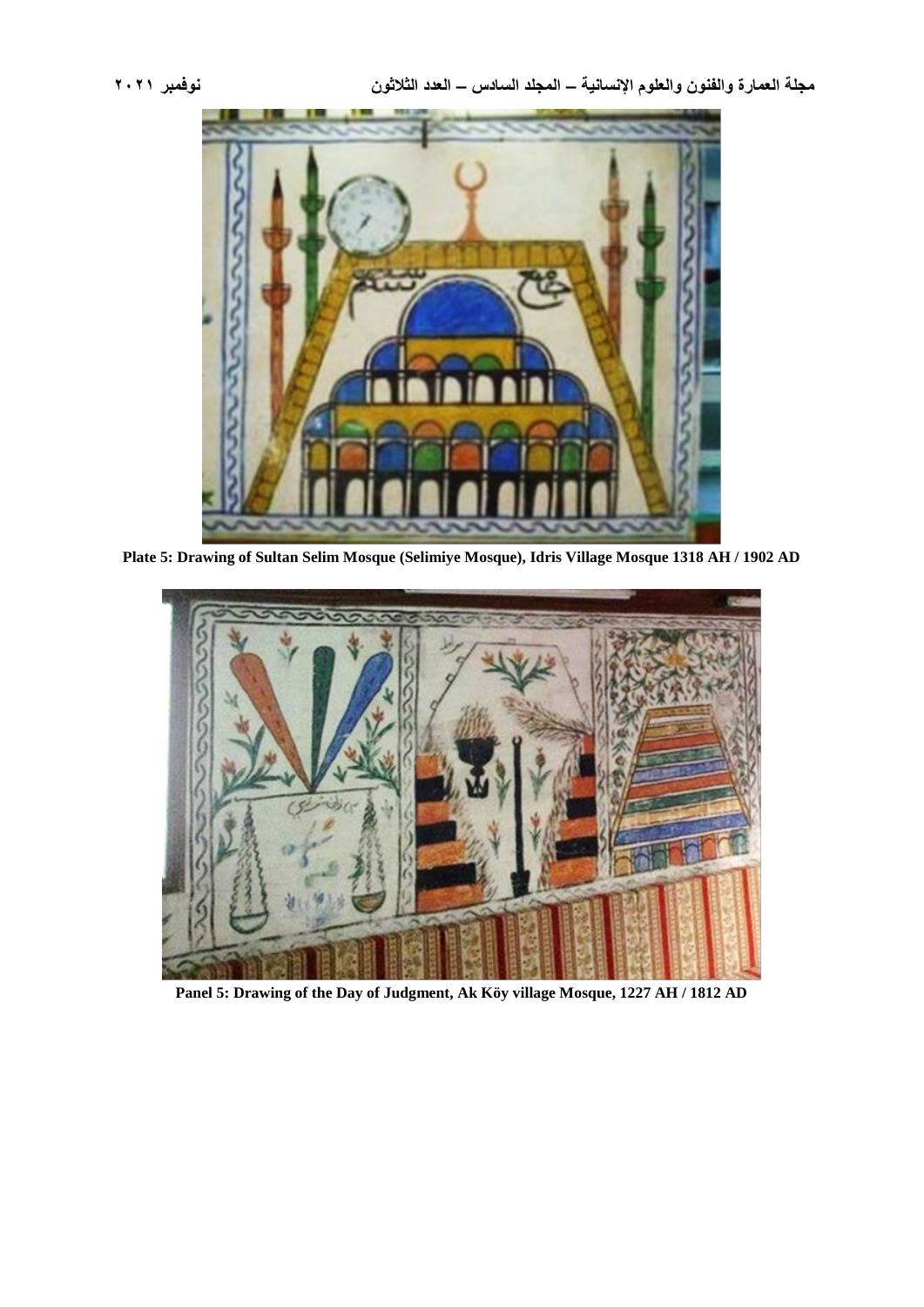

**Plate 6: Showing Sufism tools, Bilin Artitç Village Mosque 1301 AH / 1884 AD**

#### **Referances**

- İrteş, M. Semih*,* "Kalem İşlerimizin Bugünü Ve Yarını", Hacettepe Üniversitesi, Güzel Sanatlar Fakültesi I. Ulusal Sanat Sempozyumu, Ankara, 1985.

- Hatipoğlu, OKtay, [XIX. yüzyıl Osmanlı Camilerinde Kalem işi Tezyînâtı,](http://biksad.blob.core.windows.net/uploadtexts/532cdabe1d87910b0cccf35c.pdf)Doktora Tezi,Atatürk Üniversitesi, Erzurun,2007.

- Nemli Oğlu, Candan,15.,16. Ve 17.Yüzyıl Osmanlı Mimarisinde Kalem İşleri,Doktora Tezi, İstanbul Üniversitesi, İstanbul,1989.

- Nimet Lale Yılmaz Hancıoğlu, Bazı Ankara Camilerinde Bulunan Kalem işi Süslemeli Ahşap Minberler, Bilim Uzmanlığı Tezi, Gazi Üniversitesi,1990.

- Demiriz, Yıldız, Stylized and Naturalistic Forms of Some Flowers in Turkish art, The 8th international Congress of Turkish Art, Cairo, 1987.

- Karpuz, Haşim, "Trabzon'un Çaykara İlçesi Köylerinde Bulunan Bazı Camiler",*Vakıflar Dergisi*, Sayı XXI, İstanbul 1990.

Maher, Soad, el-Khazef el-Turkey, Kahire,1977.

- Ergene, Pınar Olguner,18.yy Ve 19.yy Türk İşleme Motiflerinde Sembol dili ve Sembolizm içerikli yeni Yorumlar, Yüksek Lisans Tezi, Mimar Sinan Güzel Sanatlar Üniversitesi, İstanbul,2010.

- Şener Dilek, XVIII Ve XIX Yüzyılarda Anadolu Duvar Resimleri, Doktora Tezi,Ankara Üniversitesi,Ankara,2010.

- İlgar. Yusuf, Karazeybek. Mustafa, Afyonkarahisar'da Cami ve Mescitler, Afyon Kara Hisar Kütüğüs,Cilt 1,Afyon,2001.

- Gönül Çantay,"Türk Süsleme Sanatında Meyve",Turkish Studies international Periodical For the Languages, Literature and History of Turkish or Turkic, Volume 3/5 Fall 2008.

- Sözen, Metin, Türk Mimarisinin Gelişimi ve Mimar Sinan, İş Bankası Yayınları, İstanbul, 1975.